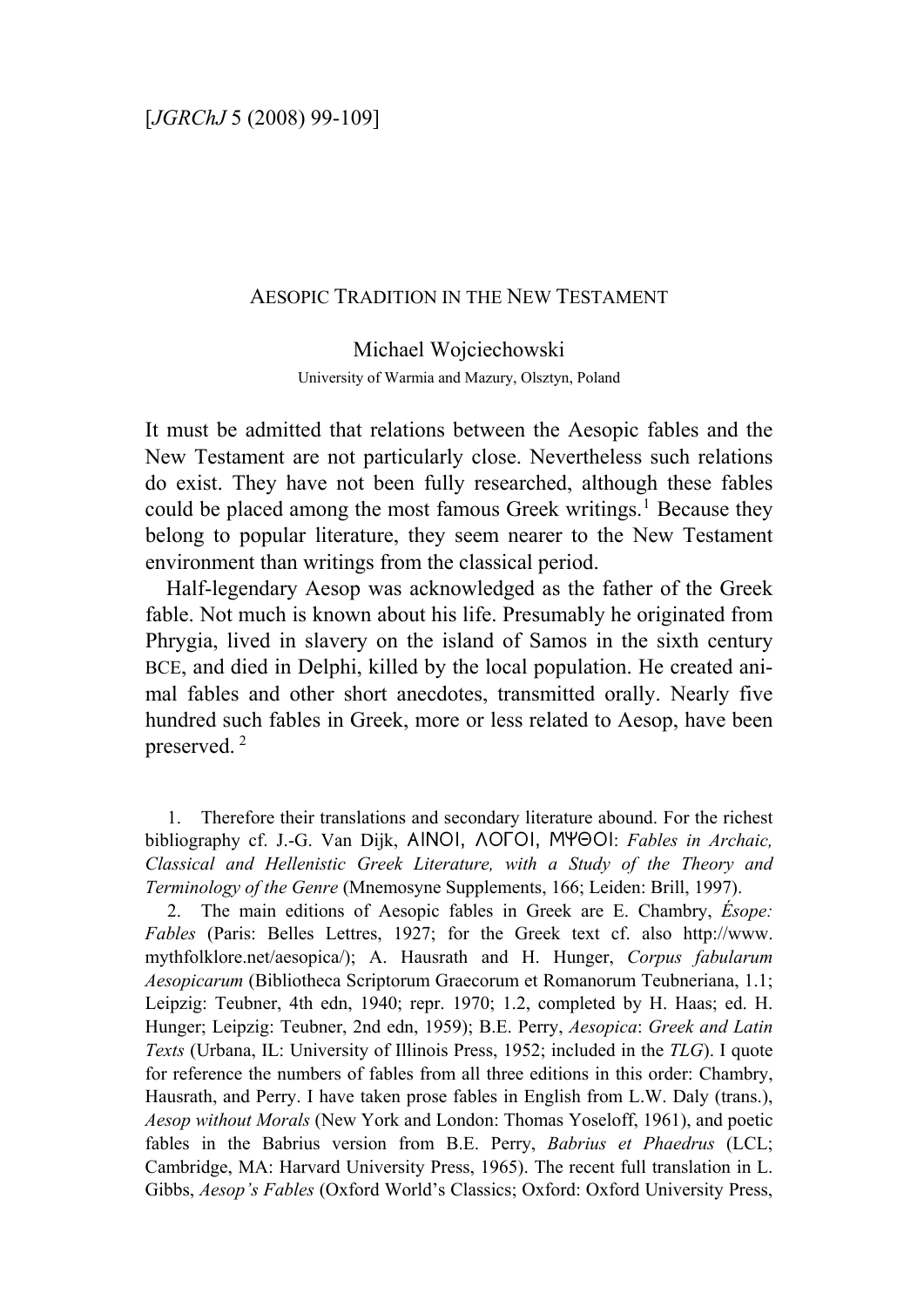# 100 *Journal of Greco-Roman Christianity and Judaism* 5

Only a fraction of this legacy could stem directly from Aesop, perhaps some dozens of fables. Aesop became a father of the genre; fables were attributed to him on the same principle as psalms to David and proverbs to Solomon. Some fables were attested before the time of Aesop, but in their majority they seem later. More than three hundred are preserved in the manuscripts of the ancient Aesopic collection created in the fourth and third centuries BCE and known in three main recensions. Other sources contain verse adaptation by Babrius (first century CE?), minor collections, the *Life of Aesop* (a Greek novel from the third century BCE with only fourteen fables) and many dispersed quotations.

What analogies between Aesop and the New Testament are possible? First, Aesopic fables are an element of ancient culture and therefore can be treated as an interesting part of New Testament background, illustrating the way of thinking, customs and habits of the Greek world in the field of human nature, morals, politics and religion.

More detailed points of contact between the fables of Aesop and the New Testament<sup>[3](#page-1-0)</sup> can be divided into general and specific ones. I shall

2002), tends to follow secondary Greek and Latin versions, and is therefore less fit for quoting in the context of this article (cf. [http://www.mythfolklore.net/aesopica/](http://www.mythfolklore.net/aesopica/%20oxford/index.htm)  [oxford/index.htm](http://www.mythfolklore.net/aesopica/%20oxford/index.htm)). I do not treat here fables preserved only in Latin (nearly three hundred). Many observations are taken from my Polish annotated translation of Aesopic fables: *Ezop i inni: Wielka ksiega bajek greckich* (Krakow: Wydawnictwo WAM, 2006).

<span id="page-1-0"></span>3. As for the Old Testament, such contact points are very rare. I shall summarize them in four points: (1) Some fables contain criticism of idols, but they are independent of the Bible (2/101/99, 108/90/88, -/-/307, -/-/308). Greek criticism of religion could, however, have influenced Daniel 14 and Baruch 6. (2) Amos 5.19: 'As if a man fled from a lion, and a bear met him; or went into the house and leaned with his hand against the wall, and a serpent bit him' [RSV], seems to have a common Egyptian source with the fable 45/32/32, 'The Homicide': 'A man who had committed murder was being pursued by the relatives of his victim. When he came to the river Nile and encountered a wolf, in his fright he climbed a tree that stood beside the river and hid in it. There he saw a snake opening its jaws at him and flung himself into the river. A crocodile in the river caught him and ate him.' (3) Sirach 13.2b: 'How can a clay pot associate with the iron kettle? The pot will strike against it, and will itself be broken', is based on the fable 354/-/378, 'The Pots': 'A clay pot said to the copper one: "Do your bouncing away from me, for if you so much as touch me, I'll break even though I touch you unintentionally".' (4) The manuscripts of Aesopic collections contain a shortened version of Judg. 9.8-15 (252/293/262), added in the Byzantine period. Christian copyists added biblical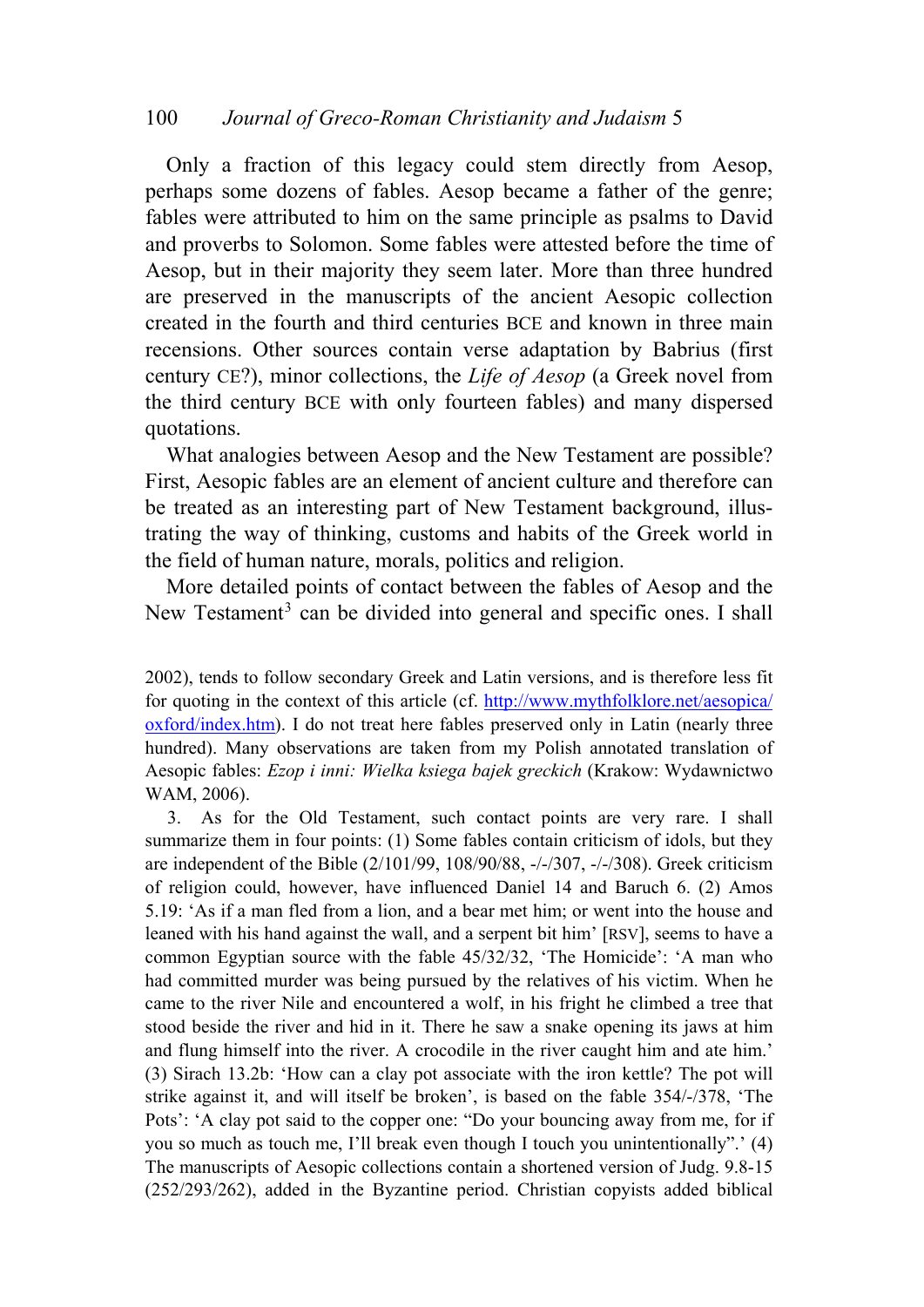begin with some general features of both traditions and pass next to the analogies between some New Testament texts and certain fables.

# *General Features*

Scholars examining the parables of Jesus have observed that there is some broad similarity between their genre and the classical fable.<sup>[4](#page-2-0)</sup> They belong together to a common category of didactic short stories.<sup>[5](#page-2-1)</sup> Both parables and fables are minor literary forms rooted in the oral tradition. They often take examples from the natural world and give them a metaphorical meaning. Comparing parables with fables underlines this metaphorical or even allegorical meaning of parables, although their allegorical features are less pronounced. They both portray human life and lead to some popularly presented moral conclusions, even if the exact content of their messages is not the same. They apply fixed literary schemes and often use surprise and irony.

There are important differences as well: in the parables animals do not represent humans; parables are usually based on possible situations; the divinity does not appear directly, although parables carry an intentional religious message absent from most of the Aesopic fables.

Less fruitful is the comparison between the genre of the ancient *Life of Aesop* and of the Gospels, especially Mark. The proponents of such comparison[6](#page-2-2) fail to be convincing, because this *Life* is a Hellenistic

glosses to these manuscripts; e.g. Jas 4.6 was used as a moral in the fable 20/266/281; Mt. 7.2 in -/332/414. These secondary additions do not contribute to the main subject of this article.

<span id="page-2-0"></span>4. First mentioned by A. Jülicher, *Die Gleichnisreden Jesu* (Darmstadt: Wissenschaftliche Buchgesellschaft, rev. edn, 1919), p. 98; recently developed by M.A. Beavis, 'Parable and Fable', *CBQ* 52 (1990), pp. 473-98; and F. Vouga, 'Die Parabeln Jesu und die Fabeln Äsops: Ein Beitrag zur Gleichnisforschung und zur Problematik der Literarisierung der Erzählungen der Jesus-Tradition', *Wort und Dienst* 26 (2001), pp. 149-64.

<span id="page-2-1"></span>5. R. Dithmar (ed.), *Fabeln, Parabeln und Gleichnisse: Beispiele didaktischer Literatur* (Nördlingen: Deutscher Taschenbuch Verlag, 2nd edn, 1972).

<span id="page-2-2"></span>6. W. Shiner, 'Creating Plot in Episodic Narratives: The *Life of Aesop* and the Gospel of Mark', in R.E. Hock, J.B. Chance and J. Perkins (eds.), *Ancient Fiction and Early Christian Narrative* (SBLSymS, 6; Atlanta: Scholars Press, 1998), pp. 155-76; L.M. Wills, *The Quest of the Historical Gospel: Mark, John, and the Origins of the Gospel Genre* (London and New York: Routledge, 1997), esp. pp. 180-83.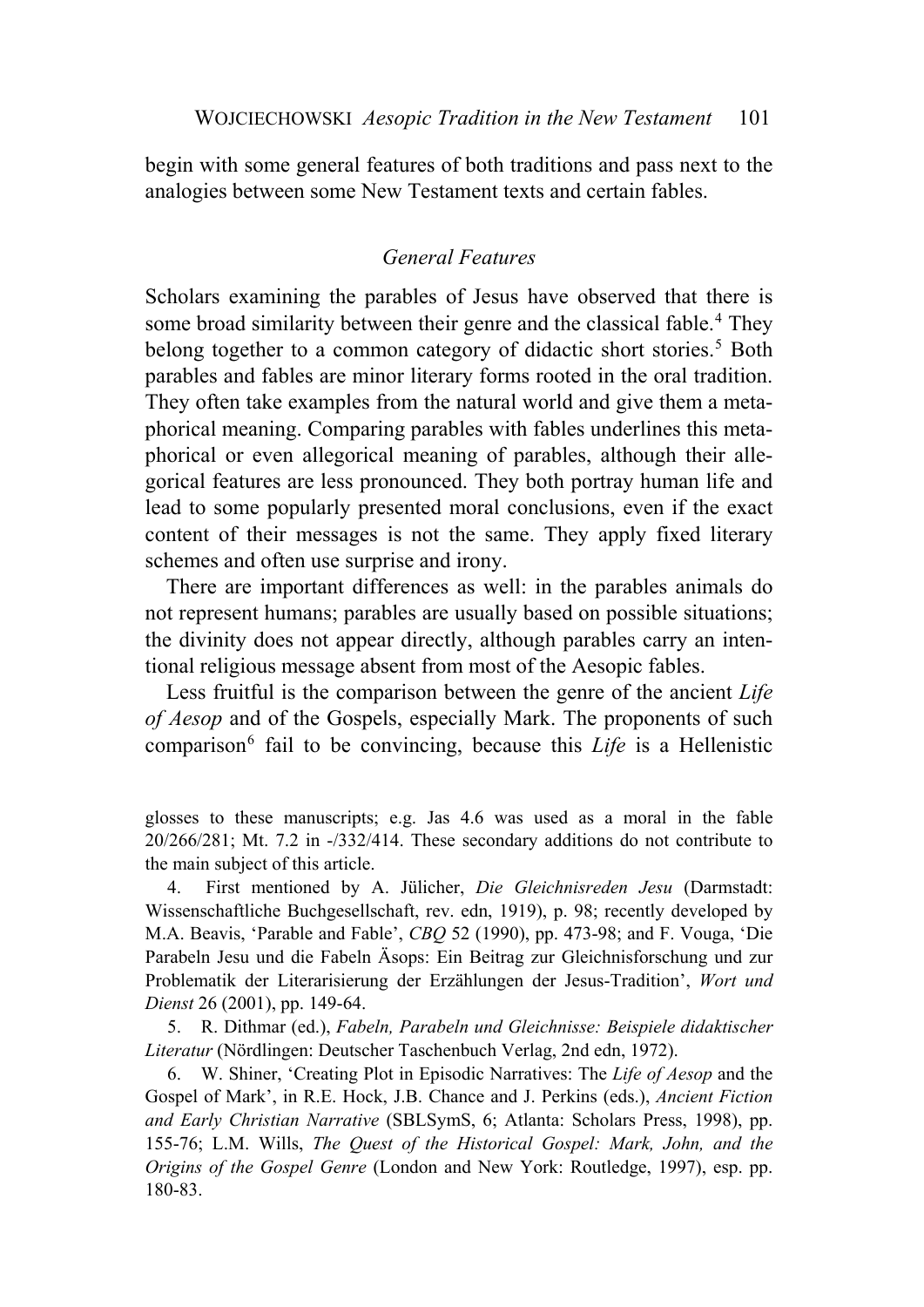novel with satirical elements. Some similarity of literary techniques is to be explained by the narrative style of both works, their biographic genre, and the general Hellenistic milieu. Most ancient biographies, both historical and fictional, tend to glorify their heroes. And even if the Gospels as literary works did contain some further echoes of this work, it would not be a decisive factor in their interpretation.

An interesting analogy to the redactional aspects of the Synoptic Gospels can be found in the process of transmission of the Aesopic tradition.[7](#page-3-0) Both reveal a clear tendency towards literary reworking of the primitive stories transmitted orally. All the preserved variants of the fables and their collections do not manifest this tendency to the same degree. The same could be said about the editorial work on the teaching of Jesus in the Gospels, although in this case the transmission was much shorter and the elaboration less far-reaching.

I would add that confronting the different versions of Aesopic fables leads to something similar to Gospel synopsis. The Aesopic collection exists today in three main manuscript traditions.<sup>[8](#page-3-1)</sup> The best one, *Collectio Augustana* (dated between the first and the fifth century CE) is the shortest one. Two others, *Vindobonensis* and *Accursiana* have reached us in an early Byzantine form. They can be further compared with many quotations of Aesop contained in the Greek and Latin literature.<sup>[9](#page-3-2)</sup>

Such comparisons allow us to conclude that the editors of different versions usually abstained from changing the thrust of the story, and only improved the style, added rhetorical developments, made the plot more logical or modified the message in minor matters. They took some liberty on the level of form, but cared for the adequate preservation of contents. Only on the level of interpretation, in the morals and applications of fables, do we meet more freedom and significant changes of the primitive message.[10](#page-3-3) This resulted, to some extent, from the intentionally symbolic character of fables, inviting the reader to his or her own interpretation. This fidelity of the ancient authors and editors to the content of the sources, although not to their form, may be attributed

7. Vouga, 'Parabeln Jesu'.

<span id="page-3-1"></span><span id="page-3-0"></span>8. They are presented in a systematic manner in the Hausrath edition, but without poetic versions.

9. Cf. Dijk, *Fables*, esp. pp. 385-568.

<span id="page-3-3"></span><span id="page-3-2"></span>10. E.g. the fable -/-/463, 'The Dancing Apes', presumably caricatured politicians, but Lucian (*Pisc*. 36) applied it to philosophers.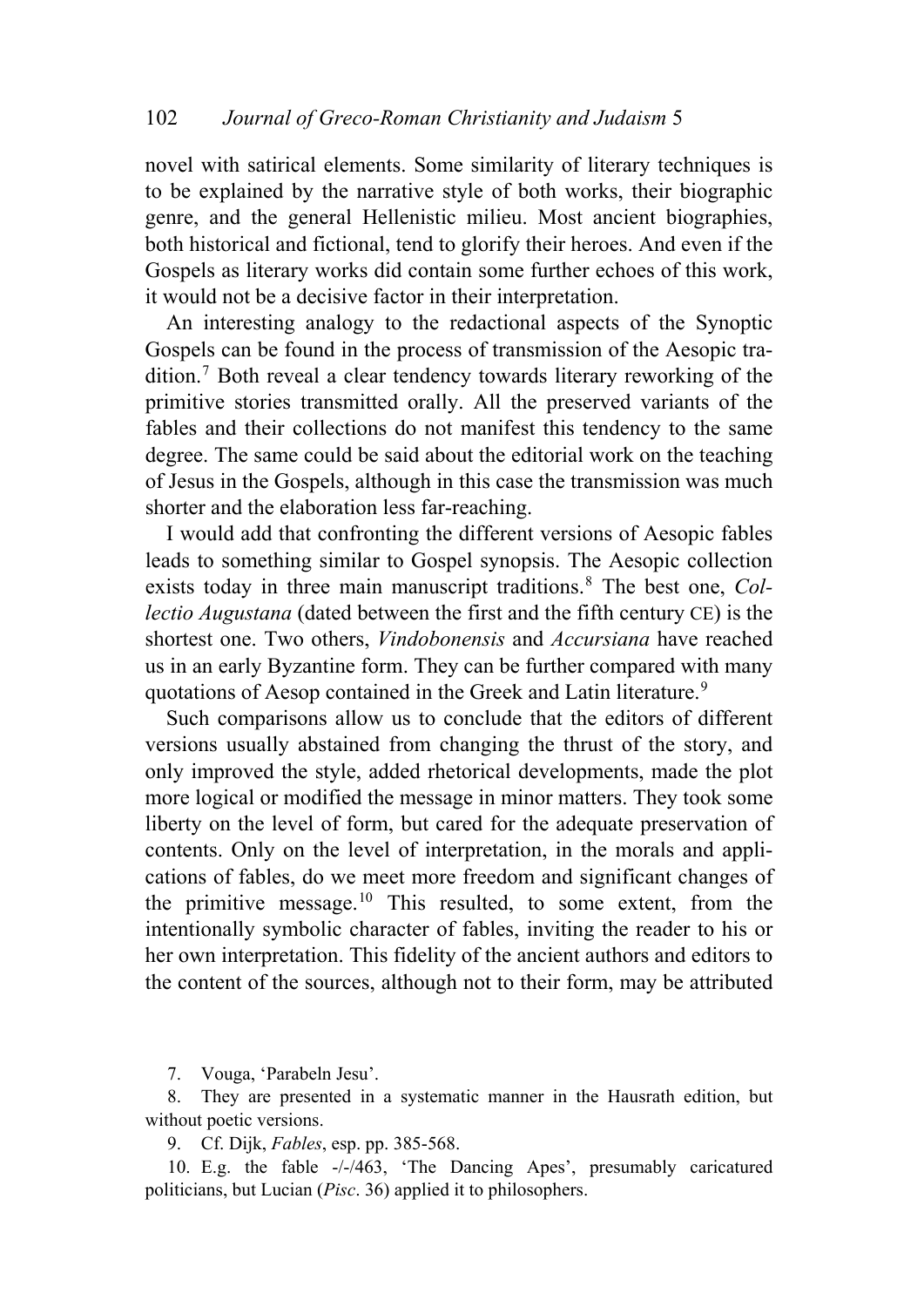also to the four Evangelists. It illustrates their attitude towards the Jesus tradition.

## *Parables*

Despite a general analogy between the parables and the fables, the fables of Aesop offer only secondary illustrations of the details of the parables of Jesus. Take the following as an example:

A miser sold his property, bought a lump of gold, and, once he had taken this out and buried it, kept coming back to look at it. One of the men at work nearby saw him coming and going and, guessing what he was up to, removed the gold after he had left. When the miser came back again and found the hole empty, he began to weep and tear his hair. Someone saw him in this excess of grief, and when he found out what the reason was, he said to him, 'Don't grieve, my friend; just take a stone and put it in the hole and then pretend that's your gold. You didn't use it when you had it, anyhow.<sup>'[11](#page-4-0)</sup>

The above story inspired ancient satirical writings about misers. The loss of the buried treasure makes it similar to the Parable of Talents (Mt. 25.14-30). As in this parable, the fable condemns keeping hidden treasures without use, and punishes the guilty by the loss of money. It could therefore inspire the parable to some extent. A version of this fable known from a tradition on Antiphon the sophist (fifth century  $BCE$ <sup> $12$ </sup> adds an unwillingness to deposit money in the bank for interest, mentioned also in the parable.

Another example is offered by the fable 'The Fisherman and the Fish' (25/-/282):

A fisherman was pulling in the net which he had just cast and, as luck would have it, the net was filled with all kinds of sea creatures. The little fish escaped to the bottom of the net and slipped out through its many holes, but the big fish was caught and lay stretched out flat aboard the boat.

<span id="page-4-0"></span>11. 'The Miser' (fable 344/253/225). D. Flusser, 'Aesop's Miser and the Parable of the Talents', in C. Thoma and M. Wyschogrod (eds.), *Parable and Story in Judaism and Christianity* (Studies in Judaism and Christianity; New York and Mahwah: Paulist Press, 1989), pp. 9-25; cf. Beavis, 'Parable and Fable'.

<span id="page-4-1"></span>12. H. Diels and W. Kranz, *Die Fragmente der Vorsokratiker* (Berlin: Weidmann, 1971), II, pp. 361-63.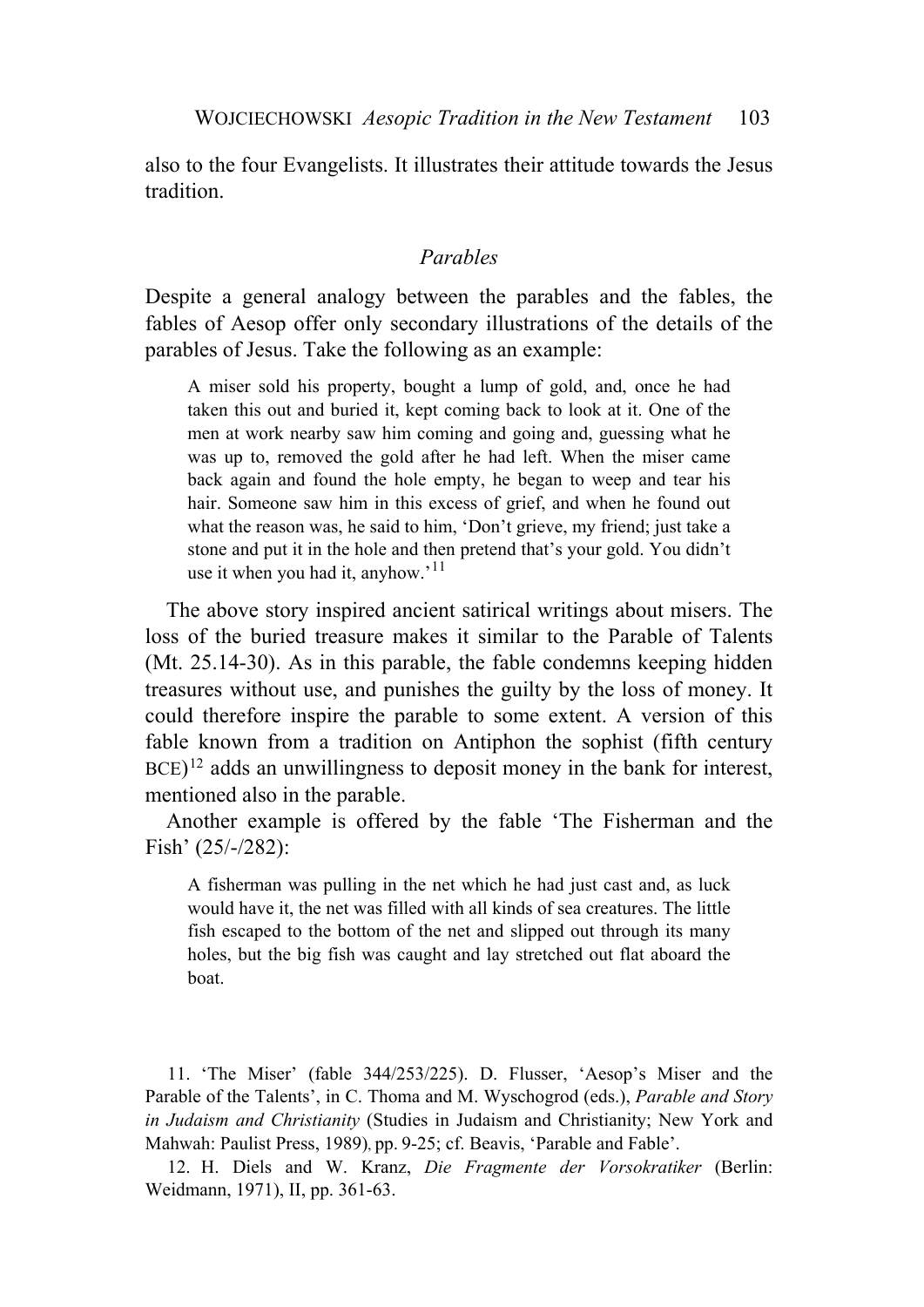### 104 *Journal of Greco-Roman Christianity and Judaism* 5

In a (secondary?) prose version, the net was placed on the land. A similar situation occurs in the Parable of the Net (Mt. 13.47-48), where after the net is drawn up, the good fish are gathered. There, the other ones are thrown away, whereas in the fable they escape. Accordingly the meaning is different. The fable proclaims the survival of the less fit (ordinary people), and the parable is about the future judgment.

Fables can also illustrate some elements of parables. The fable 'The Bird-catcher and the Partridge' (285/205/-) features a night visit of a friend to the bird-catcher's home. The bird-catcher, having nothing to serve him, decides to kill his domesticated partridge, used to lure other birds. This pressing situation (a sudden visit and an obligation towards the guest), offers an analogy to the Parable of the Importunate Friend (Lk. 11.5-8).

The Parable of the Barren Fig Tree (Lk. 13.6-9) has a loose counterpart in the fable about a peasant who wanted to cut down a barren tree, but he found a swarm of bees and honey: the tree did give unexpected fruit  $(85/-/299).$ <sup>[13](#page-5-0)</sup>

### *Other Teachings*

In some further cases, comparing sayings of Jesus with Aesopic fables seems fruitful for biblical exegesis. These references are, however, absent from commentaries. Let us begin with 'The Piping Fisherman'  $(24/11/11)$ :

A fisherman who knew how to play the pipes took his pipes and his nets and went down to the sea. First he stood there on a jutting rock and played his pipes, thinking that the fish would be attracted by the sweet sound and come right out of the water of their own accord. When he had gone on playing for some time and nothing had happened, he put his pipes aside, took up his net, cast it into the water, and caught a large number of fish. He dumped them out of his net onto the shore, and when he saw them wriggling, he said, 'Why you miserable creatures, when I piped, you wouldn't dance, but now that I've stopped, you do!'

Herodotus (*Hist.* 1.141) put this story in the mouth of King Cyrus of Persia. Through such a fable Cyrus rebuked envoys of the Greek cities that were delaying their capitulation. The Aesopic allegory refers to any situation in which if people fail to do something at the right time they are forced to make up for the loss. Jesus alluded to this fable (Mt.

<span id="page-5-0"></span>13. Beavis, 'Parable and Fable'.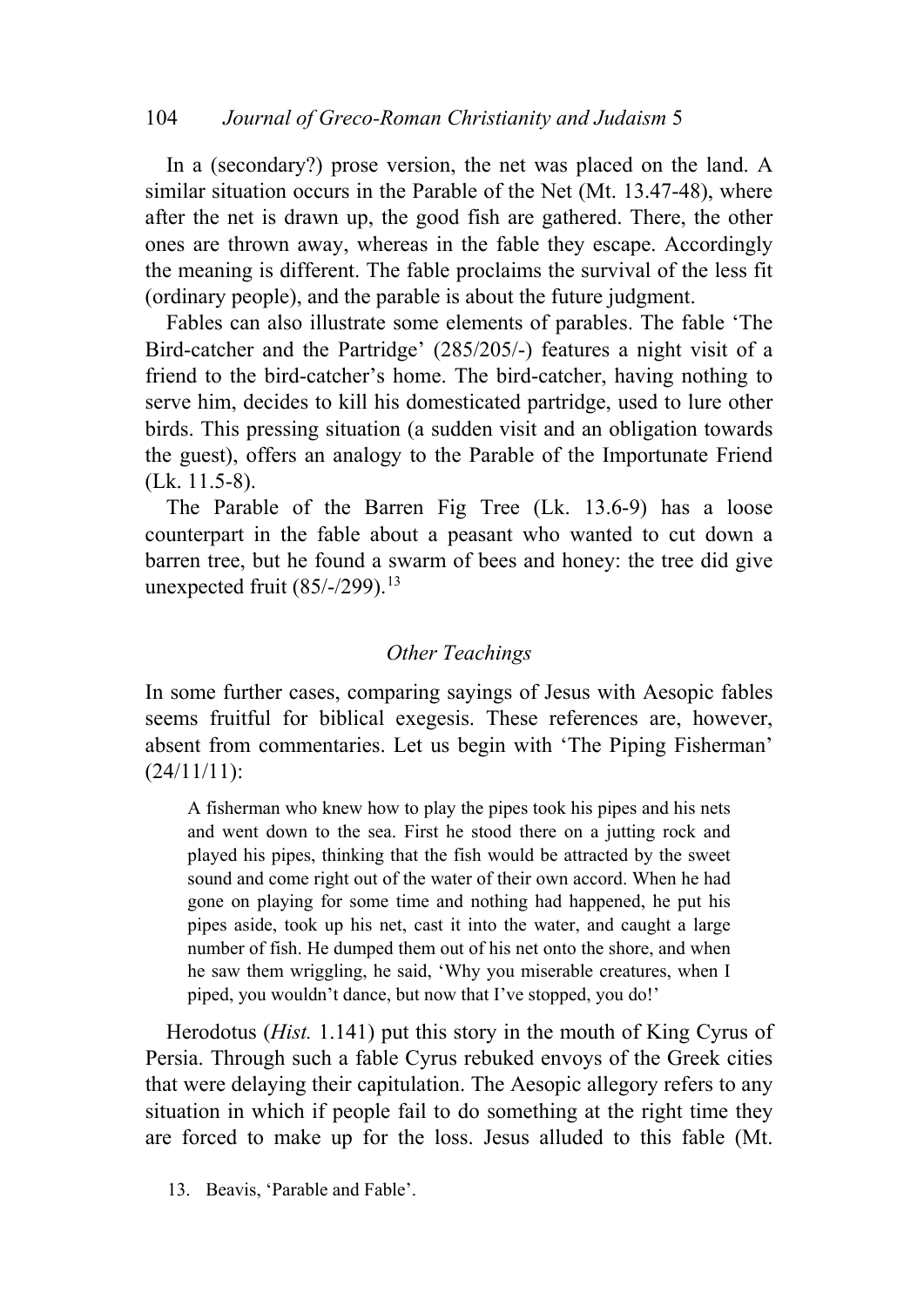11.16; Lk. 7.31): 'But to what shall I compare this generation? It is like children sitting in the market places and calling to their playmates, "We piped to you, and you did not dance; we wailed, and you did not mourn."' The fable furnishes a background and an explanation for this variously interpreted saying. Jesus warned his hearers that ignoring 'the pipe player' (John the Baptist and Jesus as prophets) would bring doom as it did to the fish in the fable.

The Aesopic collection has preserved the following drastic legend, 'The Beaver' (153/120/118): [14](#page-6-0)

The beaver is a four-footed animal that lives in the water. Its testes are said to be useful in certain medical treatments. In fact if anyone sees a beaver and starts after him, the beaver knows why he is being chased and will run for a time as fast as his legs will carry him in the hope of getting away unscathed. But if he is about to be caught, he will cut of his own testes, throw them away, and so save his life.

The moral added to the fable interprets it as a counsel to leave riches behind in order to save one's life. However, the primitive intent was probably that it would be better to be maimed than dead.

Two sayings of Jesus seem to reflect a knowledge of this tale, because they appeal to very similar images. Mark 9.43-47 says, 'And if your hand causes you to sin, cut it off; it is better for you to enter life maimed than with two hands to go to hell' (cf. Mt. 5.29-30; 18.8-9). The common point is self-maiming to save one's life.

In addition, Mt. 19.12 has: 'There are eunuchs who have made themselves eunuchs for the sake of the kingdom of heaven.' To compare, the last word of the fable is  $\sigma \omega \tau \eta \rho' \alpha$ , translated 'salvation' in the New Testament. In Matthew we meet the same motive of self-castration, metaphorically understood. Both the fable and the saying of Jesus declare with some rhetorical exaggeration that humans should radically get rid of things that endanger their salvation.

Let us consider now the saying of Jesus on the wolves in sheepskins (Mt. 7.15): 'Beware of false prophets, who come to you in sheep's

<span id="page-6-0"></span>14. This story of the self-castration of beavers is quoted also by Aelian Claudius (*Nat*. *an*. 6.34) and Pliny the Elder (*Nat*. 8.109). Cf. M. Schumacher, 'Der Biber ein Asket? Zu einem metaphorischen Motiv aus Fabel und Physiologus', *Euphorion* 86 (1992), pp. 347-53. At the beginning, this superstition referred perhaps to the scent-glands of muskrats. Epictetus, *Diatr*. 1.2, quotes with approval the case of a man who chose rather to die than to be castrated, because for a philosopher it is essential to remain oneself, even at the price of life.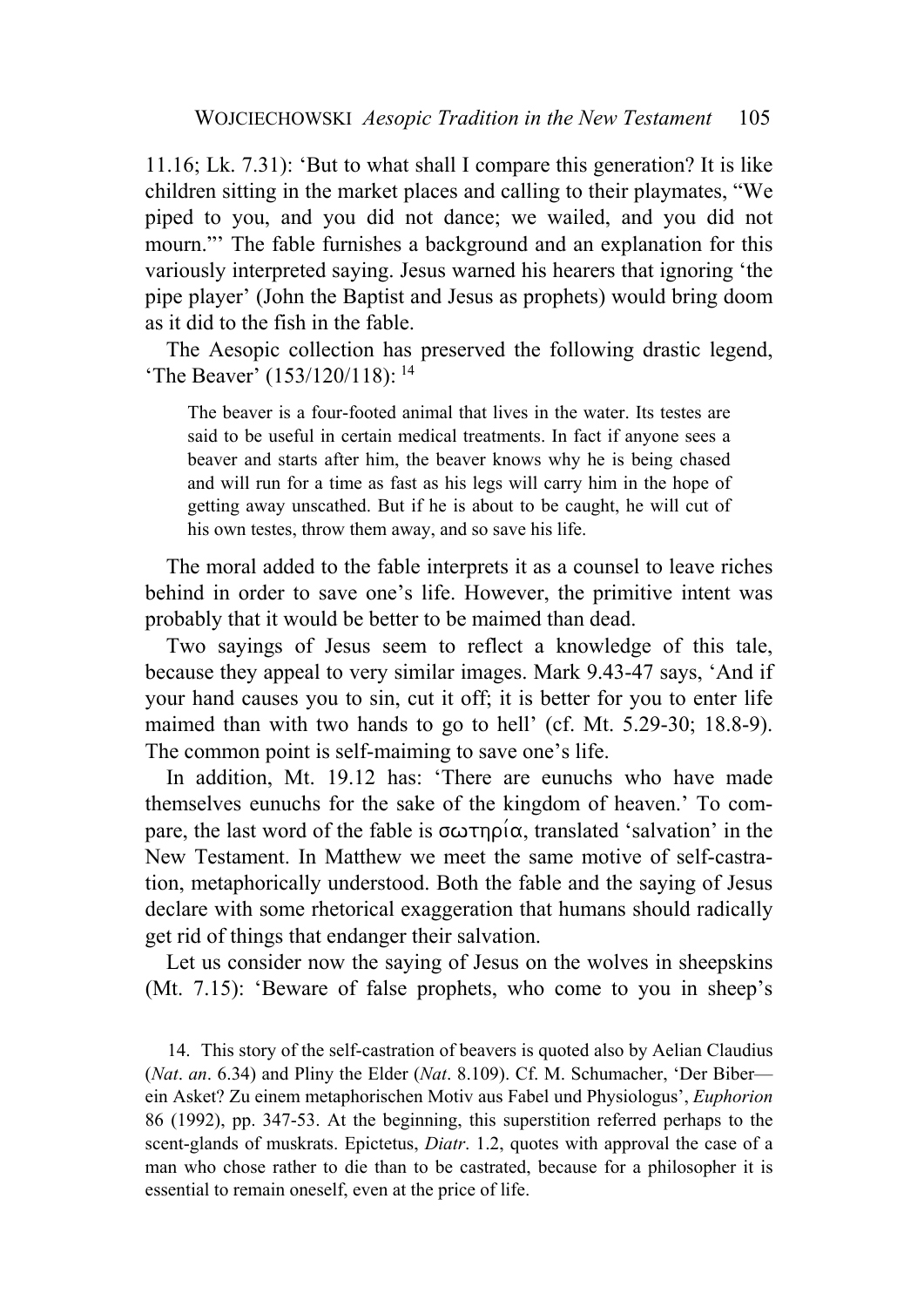clothing but inwardly are ravenous wolves*.*' More than a dozen Greek fables mention wolves and sheep. One of them is called indeed 'The Wolf Wearing the Sheepskin' (-/346/451):

A wolf once decided to change his appearance in order to get plenty of food. He put a sheepskin around him and joined the flock as it grazed, deceiving the shepherd by his trick. As night came on, the beast was shut up in the fold along with the flock, the entrance was barred, and the whole enclosure secured. But when the shepherd was ready to eat, he killed the wolf with his knife.

This fable was transmitted by Nicephoros Basilakis, a later author,<sup>[15](#page-7-0)</sup> so it is possible that the fable was modeled after the Gospel and not the reverse. The fable is, however, not quite similar to the dominical saying: the situation is taken more literally, the motive of the wolf and the conclusion are different. Perhaps both had a common source in a short proverb.

In a long fable 'Outwitting the Birds', attested only in verse form (-/- /298, Babrius 33), we meet the following guile. Not to alarm the birds too early, a farmer instructs his boy:

'So when they come I'll ask for "bread", but you will give me not bread but the sling.' On came the starlings and settled in the field. The farmer called for 'bread' according to the plan, and the starlings did not flee. The boy gave him the sling full of stones.

A stone instead of bread in relation to a father and son is mentioned in the saying of Jesus in Mt. 7.9 (and par.): 'Or what man of you, if his son asks him for bread, will give him a stone?' The saying could therefore be inspired by this fable.

The saying that the last will be the first (Mt. 19.30; 20.16; Mk 10.31; Lk. 13.30) could serve as a moral for the fable 'The Turtle and the Hare' (rabbit? 352/254/226). If this fable was as popular then as it is nowadays, this saying perhaps supposed it:

A turtle and a rabbit were arguing about their speed. Before they parted, they settled a time and place for a race. Because he was naturally speedy, the rabbit didn't take the race seriously, but lay down beside the road and went on to sleep. But the turtle knew how slow he was and kept right on running, so he outran the sleeping rabbit and won the bet.

<span id="page-7-0"></span>15. C. Walz (ed.), *Rhetores Graeci* (Stüttgart, Tübingen and London: Cotta, Black, Young & Young, 1832–1836), I, p. 427.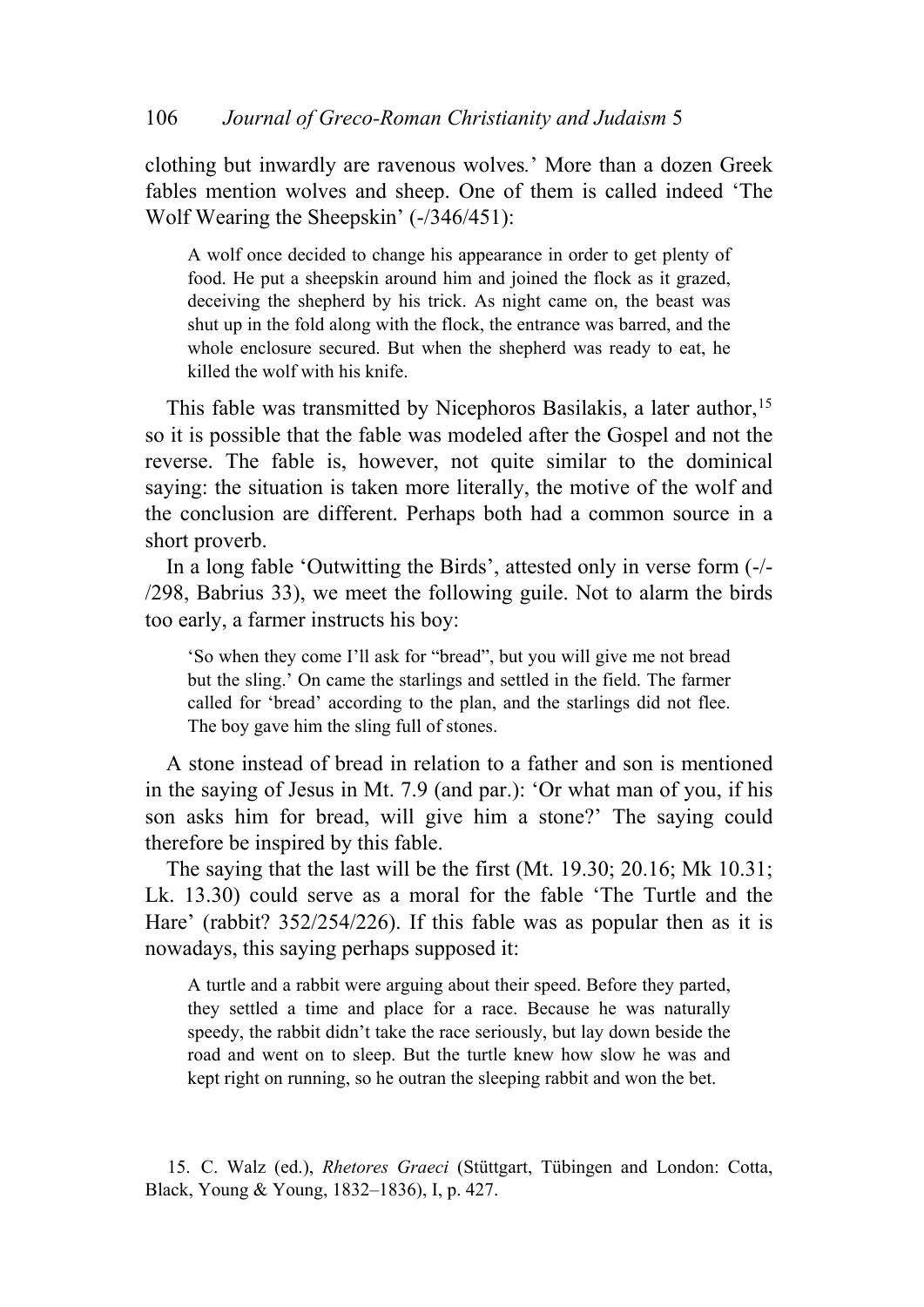The saying of Jesus on the Two Ways from Mt. 7.13 has plenty of ancient parallels. This popular motif appears also in the Aesopic tradition (-/-/383, *Life of Aesop*<sup>[16](#page-8-0)</sup>). However, the two versions are not directly related:

Once, at the command of Zeus, Prometheus described to men two ways, one the way of freedom, and the other that of slavery. The way of freedom he pictured as rough at the beginning, narrow, steep, and waterless, full of brambles, and beset with perils everywhere, but finally a level plain amid parks, groves of fruit trees, and water courses where the struggle reaches its end in rest. The way of slavery he pictured as a level plain at the beginning, flowery and pleasant to look upon with much to delight but at its end narrow, hard and like a cliff.

The ancient proverb quoted by Jesus in Lk. 4.23, 'Physician, heal yourself', exists in a developed fable version, 'The Fox and the Frog' (69/287/289):

There was a frog who claimed to be trained in the physician's art, acquainted with all the medicinal plants of the earth, the only creature who could cure the animals' ailments. The fox listened to the frog's announcement and exposed his lies by the colour of his skin. 'How can it be', said the fox, 'that you are able to cure others of their illnesses, but the signs of sickness can still be seen in your own face?<sup> $17$ </sup>

A long fable, 'The Owl and the Birds' (-/-/437ab), presents birds that did not heed the owl's warnings and were punished. Its far echo can be perhaps traced in the Gospels, where the words of Jesus are disregarded by his contemporaries (cf. Mk 3.21; Jn 10.20).

There is a collection of proverbs attributed to Aesop. Among them we find the following:<sup>[18](#page-8-2)</sup> 'A dog in the manger neither eats himself nor lets the donkey eat.' This saying, widely popular in English ('a dog in the manger'), is quoted twice in Greek by Lucian, in *Adversus indoctum* 30, and *Timon* 14. It appears also in the mouth of Jesus in the Coptic *Gospel of Thomas* 102: 'Woe to the Pharisees! For they are like a dog lying in the manger of oxen; for he neither eats nor lets the oxen eat.'

<span id="page-8-0"></span>16. Recension G; a shorter version in W; translated by Daly, *Aesop without Morals*, p. 94.

<span id="page-8-1"></span>17. Absent from Daly, *Aesop without Morals*. Translation by Gibbs, *Aesop's Fables*.

<span id="page-8-2"></span>18. Perry, 'Aisopou logoi 74', in *Aesopica*, p. 276; a Latin fable on this motive: Perry, *Aesopica*, p. 702. Cf. J.F. Priest, 'The Dog in the Manger: In Quest of a Fable', *Classical Journal* 81 (1985), pp. 49-58.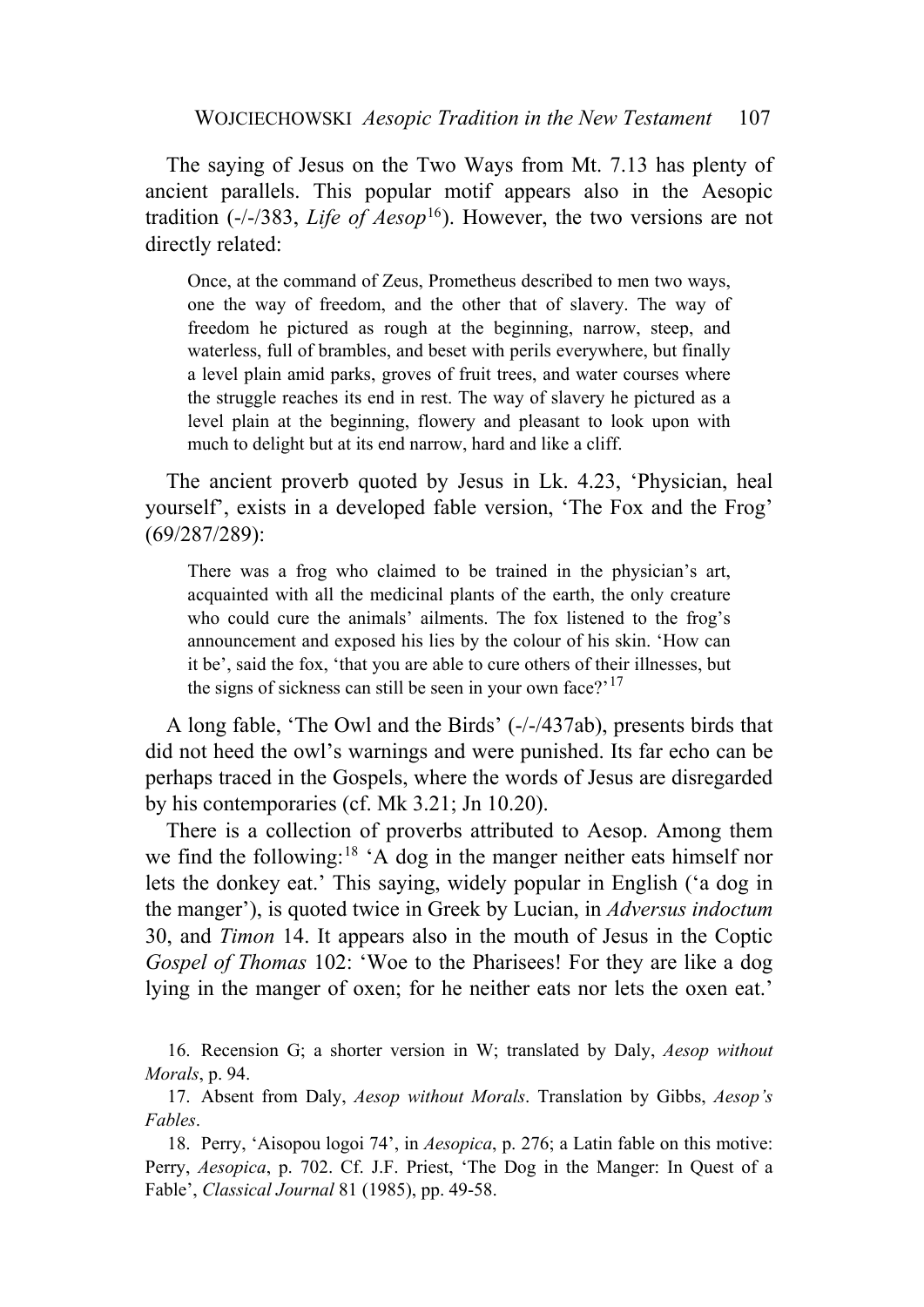This saying could be authentic; Jesus would likely quote a popular example.

The deeds of Jesus have nearly no counterparts in the Aesopic tradition. However, there is one interesting analogy, in the fable 'The Fisherman and the Tunny' (22/21/21):

Some fishermen had put out to fish and, after struggling away for a long time without catching a thing, were just sitting dejectedly in their boat. At that point a tunny, swimming along in full flight with a great swish, leapt blindly into the boat. The fishermen pounced upon him, rowed back to the city, and sold their catch.

The order of events strongly resembles the Gospel story of the miraculous draught of fish (Lk. 5.1-11; Jn 21.1-11). It is quite possible that the Evangelists knew the scheme of this fable (efforts–failure– discouragement–unexpected success). However, the Greek author attributed success to an accident (the tunny apparently tried to escape a dolphin), whereas in the Gospels it resulted from the intervention of Jesus.

The foot-washing from Jn 13.1-20 can be illustrated with a scene from the *Life of Aesop* 61.[19](#page-9-0) The feet of a guest should be washed by a slave; if the host's wife does it, it is a favour.

#### *Paul*

The epistles of Paul contain fewer analogies to Aesop. There is only one well-known example, the fable 'The Belly and the Feet' (159/132/130):

The belly and the feet were arguing about their importance, and when the feet kept saying that they were so much stronger that they even carried the stomach around, the stomach replied, 'But, my good friends, if I didn't take in food, you wouldn't be able to carry anything.'

This fable represents the popular comparison of social life to a body, whose parts have different functions (Plato, *Resp*. 5.10). The theory of the organic connections in nature was developed later by the Stoics. The Greek fable seems to contain the oldest preserved form of this comparison. This fable is known also in later versions (Plutarch, *Cor*. 6; Livy, *Ab Urbe condita* 2.32.9-12); these references show that the fable was applied to political conflicts.

<span id="page-9-0"></span>19. So M. Pesce and A. Destro, 'La lavanda dei piedi di Gv 13,1-20, il Romanzo di Esopo e i Saturnalia di Macrobio', *Bib* 80 (1999), pp. 240-49.